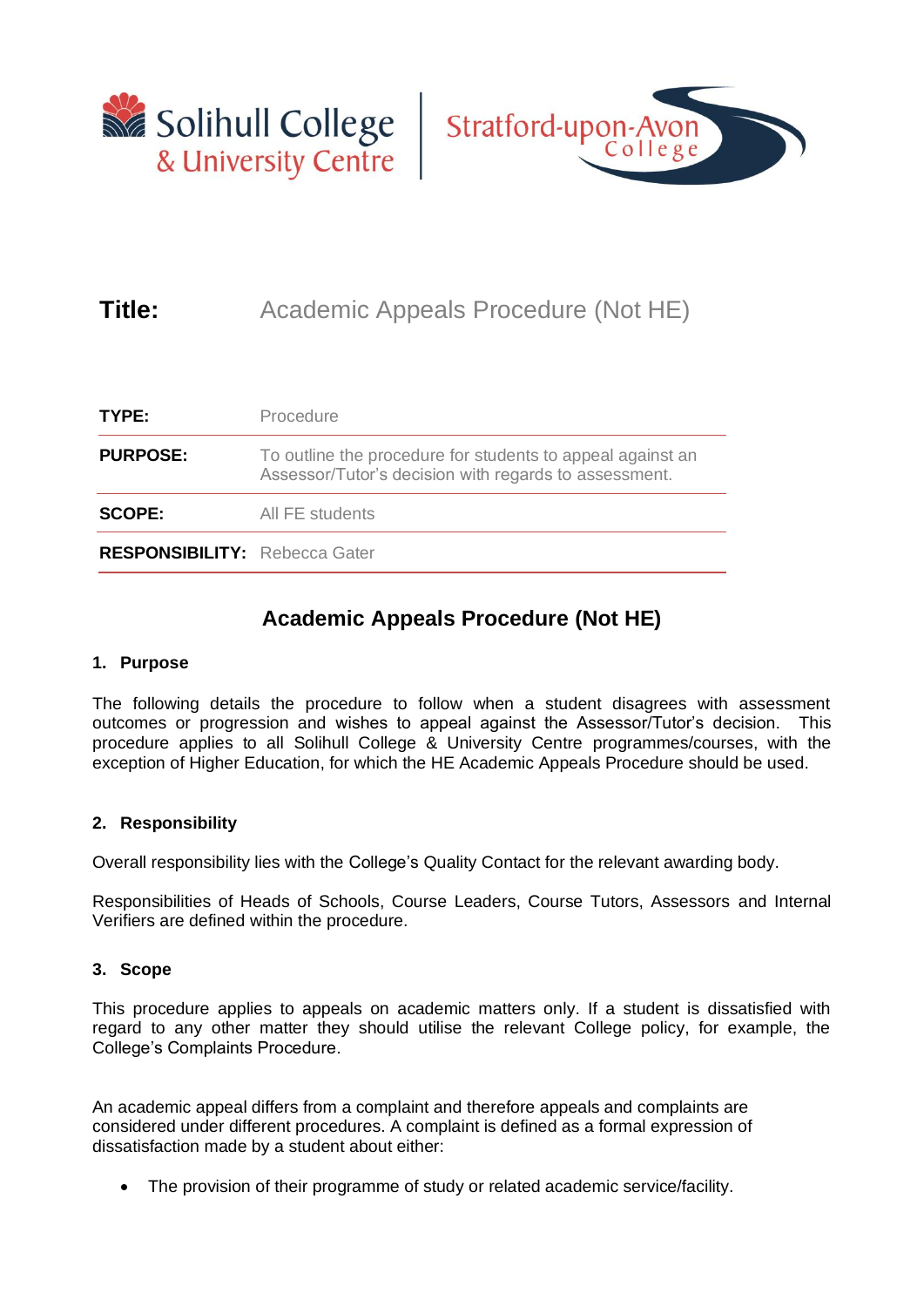



Any other service provided by the College.

Therefore the Academic Appeals Procedure should not be used to bring complaints.

In most situations it is hoped that the issues raised will be resolved in the informal stage of the appeals procedure (stage 1). Appeals relating directly to the academic judgement of College staff cannot progress to the formal stage of the appeals procedure (stage 2).

An appeal against a grade cannot be made following the outcome of the final Examination Board, unless the appeal is based upon extenuating circumstances or an administrative error.

An independent member of College staff will be made available to support and advise students through the Formal Appeals Procedure. Students can obtain contact details on request from the Quality Department [\(quality@solihull.ac.uk\)](mailto:quality@solihull.ac.uk).

An appeal can be made about a decision to permit entry on a course. See the relevant Admissions Policy with regards to this type of appeal.

The Formal Appeals Procedure can be found on the Student Hub. The Course Leader or Head of School can offer further advice on how to make an academic appeal.

If the circumstances above apply, you should follow the procedure outlined below:

#### **4. Process**

#### **4.1 Stage 1 – Informal Appeals Process**

An informal appeal against a grade must be made within **5 working days** after receiving a grade. Please follow the process outlined below: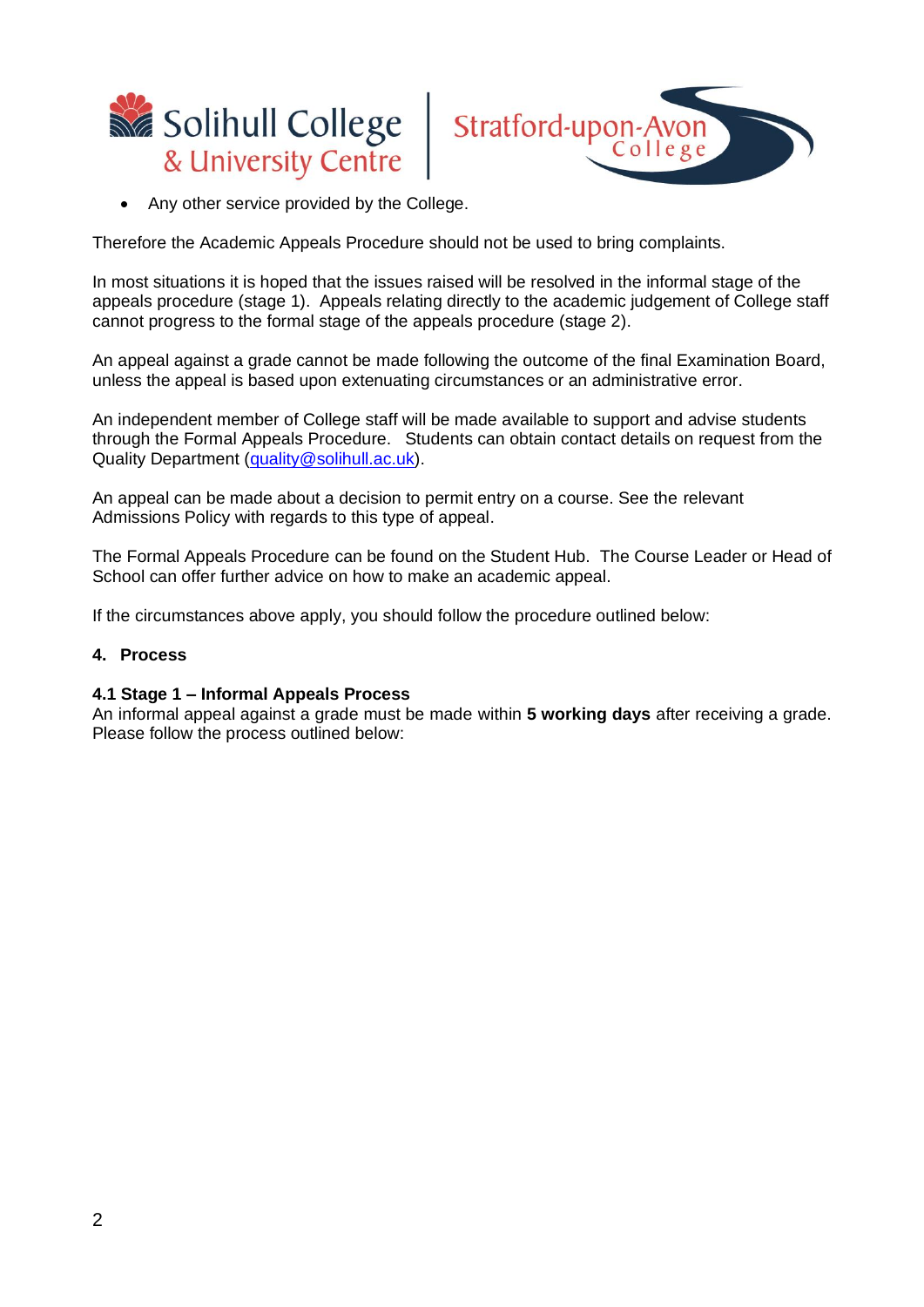

If you are dissatisfied with the outcome of the Informal Appeals Procedure outlined above, in some cases a formal appeal can be made. This will be a formal request for a decision to be made regarding student progression, assessment or awards to be reviewed and may only be based on one or more of the following grounds:

- Your performance was affected by factors outside your control, for example, sickness or accident (known as "extenuating circumstances") which you do not consider to have been sufficiently, or fairly, taken into account.
- There has been an administrative error, examinations were not conducted according to regulations, or there has been some other material irregularity in conduct of assessment which has affected the student's results and/or classification.
- Other grounds where unfair treatment or discrimination is alleged which is outside the exercise of academic judgement and which for good reason had not been brought to the attention of the boards of examiners.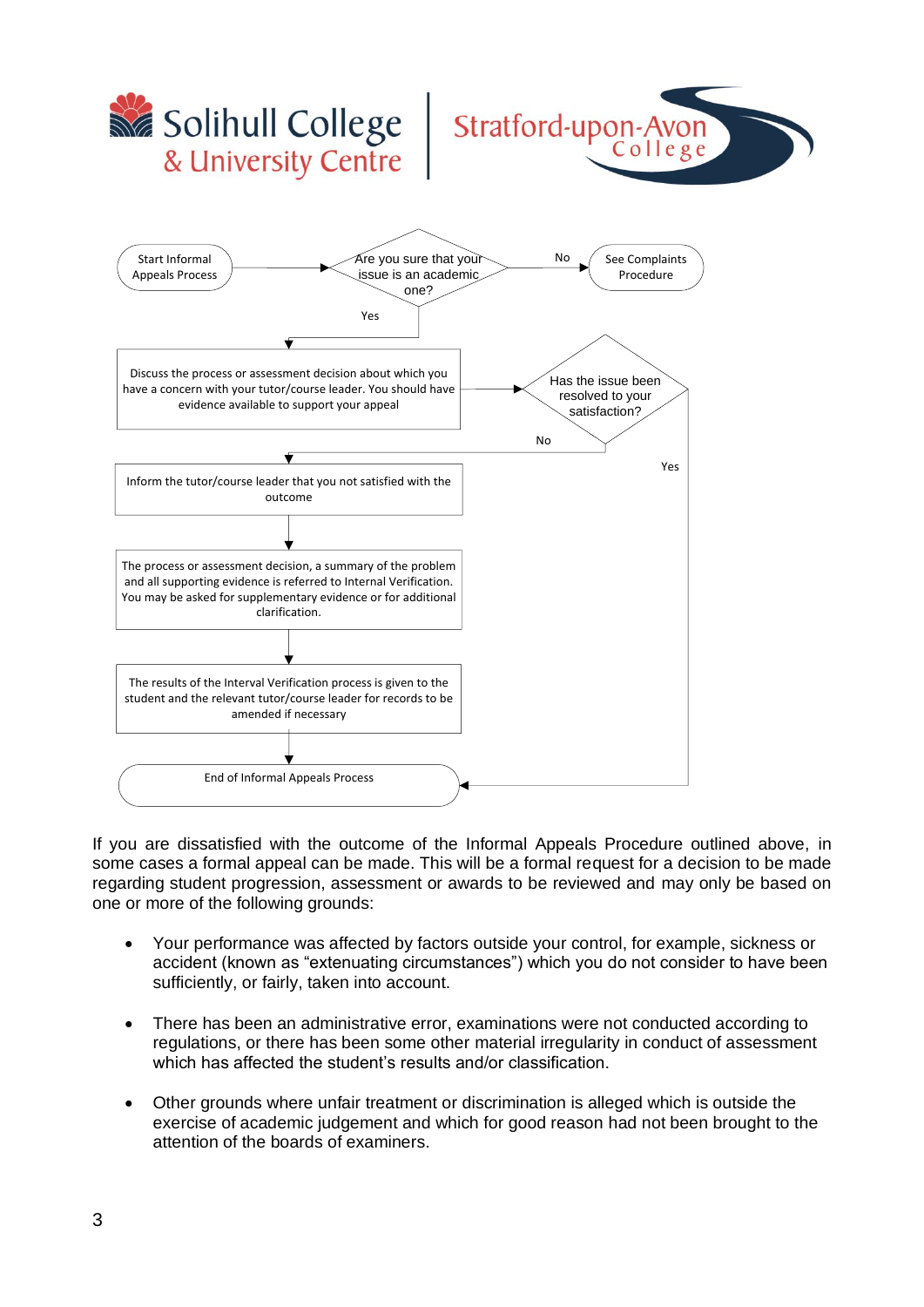



Appeals relating directly to the academic judgement of College staff cannot progress to the formal stage of the appeals procedure (stage 2).

#### **4.2 Stage 2 – Formal Appeals Procedure**

- 1. Complete a College Formal Appeal Form (attached) and attach relevant evidence documents within 5 working days of the informal appeal decision notification.
- 2. Email the Appeals Form to the Quality Team (quality  $\omega$ solihull.ac.uk).
- 3. A date will be set for the Appeals Panel**\*** to meet within 10 working days of receiving the Appeal Form.
- 4. Students will be notified when the Appeals Panel will meet and who will hear the appeal.
- 5. The Appeals Panel will give the opportunity to everyone involved in the assessment to present his or her account of the matter under appeal. This account can be given either verbally or in writing, whichever is preferred.
- 6. The Appeals Panel will notify you, the Assessor and the Internal Verifier (if appropriate) of its decision in writing within 5 working days. The decision of the Appeals Panel is binding within College.
- 7. Records of the appeal decision will be filed by the Course Leader and made available to the External Examiner.

If the centre or a candidate (or his/her parent/carer) has a concern and believes a result may not be accurate, an enquiry about the result may be requested.

Enquiries about results (EARs) offers three services:

- Service 1 clerical re-check
- Service  $2 -$  review of marking
- Service 3 review of moderation (this service is not available to an individual candidate)

Following the EAR outcome, an external appeals process is available if the head of centre remains dissatisfied with the outcome and believes there are grounds for appeal. The JCQ publications Post-Results Services and JCQ Appeals Booklet (A guide to the awarding bodies' appeals processes) will be consulted to determine the acceptable grounds for a preliminary appeal.

Where the head of centre is satisfied after receiving the EAR outcome, but the candidate (or his/her parent/carer) believes there are grounds for a preliminary appeal to the awarding body, a further internal appeal may be made to the head of centre. Following this, the head of centre's decision as to whether to proceed with a preliminary appeal will be based upon the acceptable grounds as detailed in the JCQ Appeals Booklet. Candidates or parents/carers are not permitted to make direct representations to an awarding body.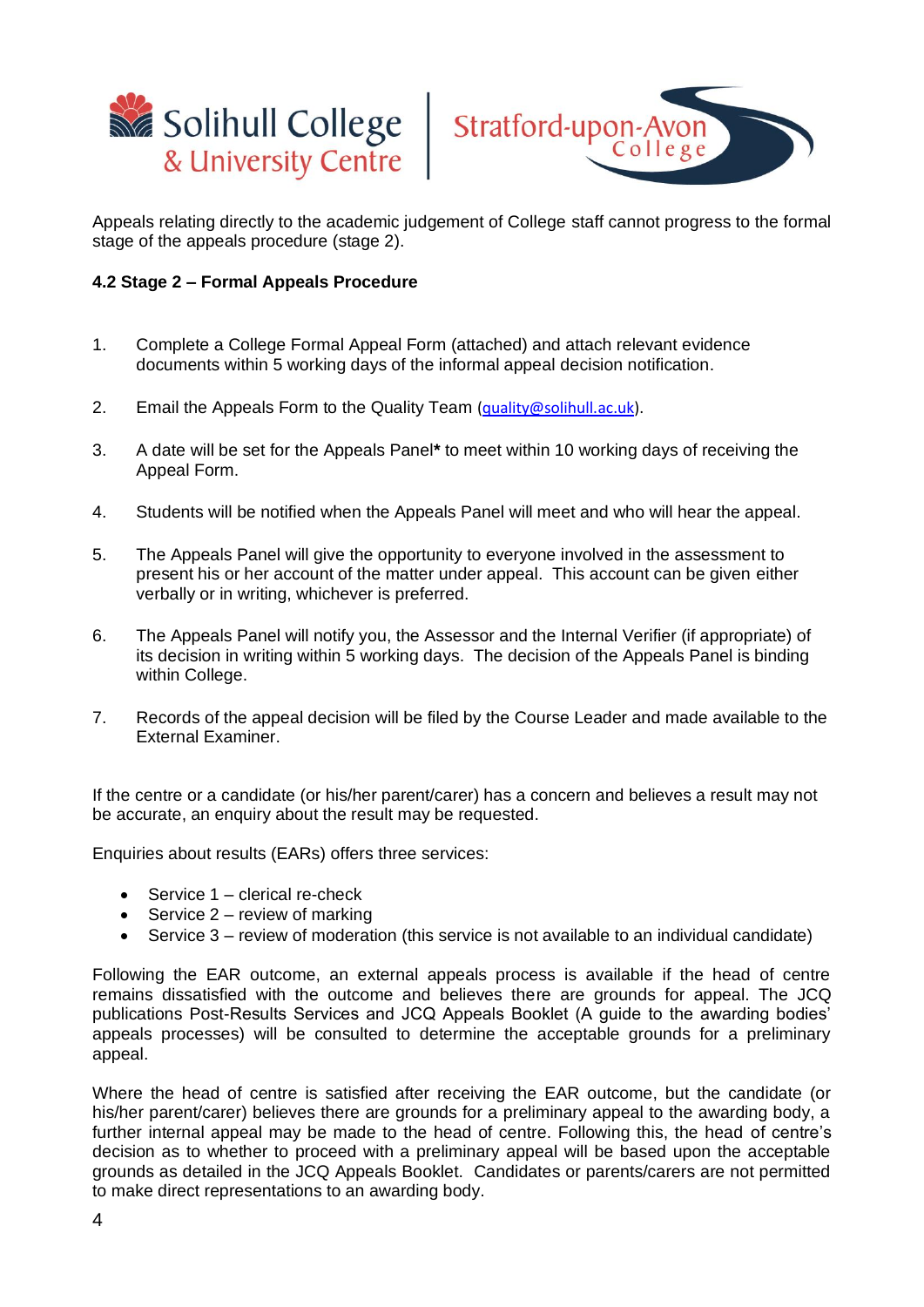



The Academic Appeals Procedure should be completed and submitted to the centre within 5 working days of the notification of the outcome of the EAR. Subject to the head of centre's decision, this will allow the centre to process the preliminary appeal and submit to the awarding body within the required 30 calendar days of receiving the outcome of the enquiry about results process. Awarding body fees which may be charged for the preliminary appeal must be paid to the centre by the appellant before the preliminary appeal is submitted to the awarding body (fees are available from the exams officer). If the appeal is upheld by the awarding body, this fee will be refunded by the awarding body and repaid to the appellant by the centre.

**\****Note - The Appeals Panel will consist of three people, none of whom should have been involved with original assessment in any way, and will normally be chaired by the Assistant Principal for the qualification. One member of the panel will be an independent manager outside of the Curriculum Area. The Quality Contact for the relevant awarding body must be informed of the panel and of the outcome of the appeal. The appeal is made on the process as whole rather than the grade submitted.*

#### **Possible outcomes from the Appeals Panel:**

- The appeal is upheld
- The appeal is declined with reasons and advice on what to do next
- That the original assessment decision is confirmed
- That the original work should be re-assessed by the original assessor
- That the original work should be re-assessed by a different assessor appointed by the panel

#### **4.3 Stage 3 – External Provider**

If you are unhappy with the Appeals Panel decision you have the right to appeal to the Qualification Awarding Body. Details on who to contact and relevant procedures can be obtained from the Quality Department [\(quality@solihull.ac.uk\)](mailto:quality@solihull.ac.uk).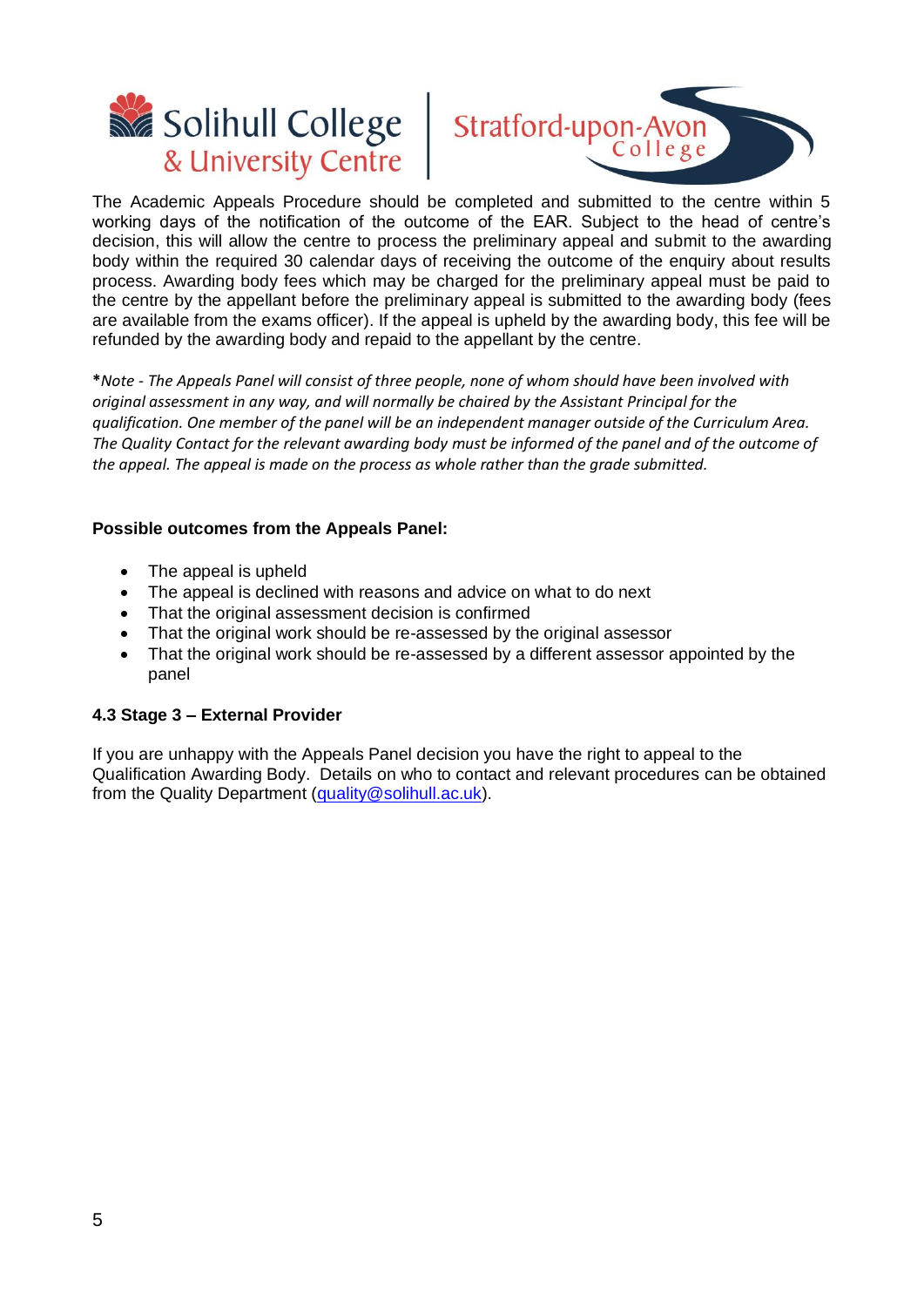



# **Formal Appeal Form**

| <b>Student Name:</b>                                                                    |  |
|-----------------------------------------------------------------------------------------|--|
| <b>Qualification Title:</b>                                                             |  |
|                                                                                         |  |
| Examination<br>Board/Awarding Body:                                                     |  |
| Assessor's Name:                                                                        |  |
| Internal Verifier's Name:                                                               |  |
| Course Leader's Name:                                                                   |  |
| Date:                                                                                   |  |
| Reason for Appeal:<br>(attach supporting<br>evidence, assessment etc.<br>as applicable) |  |